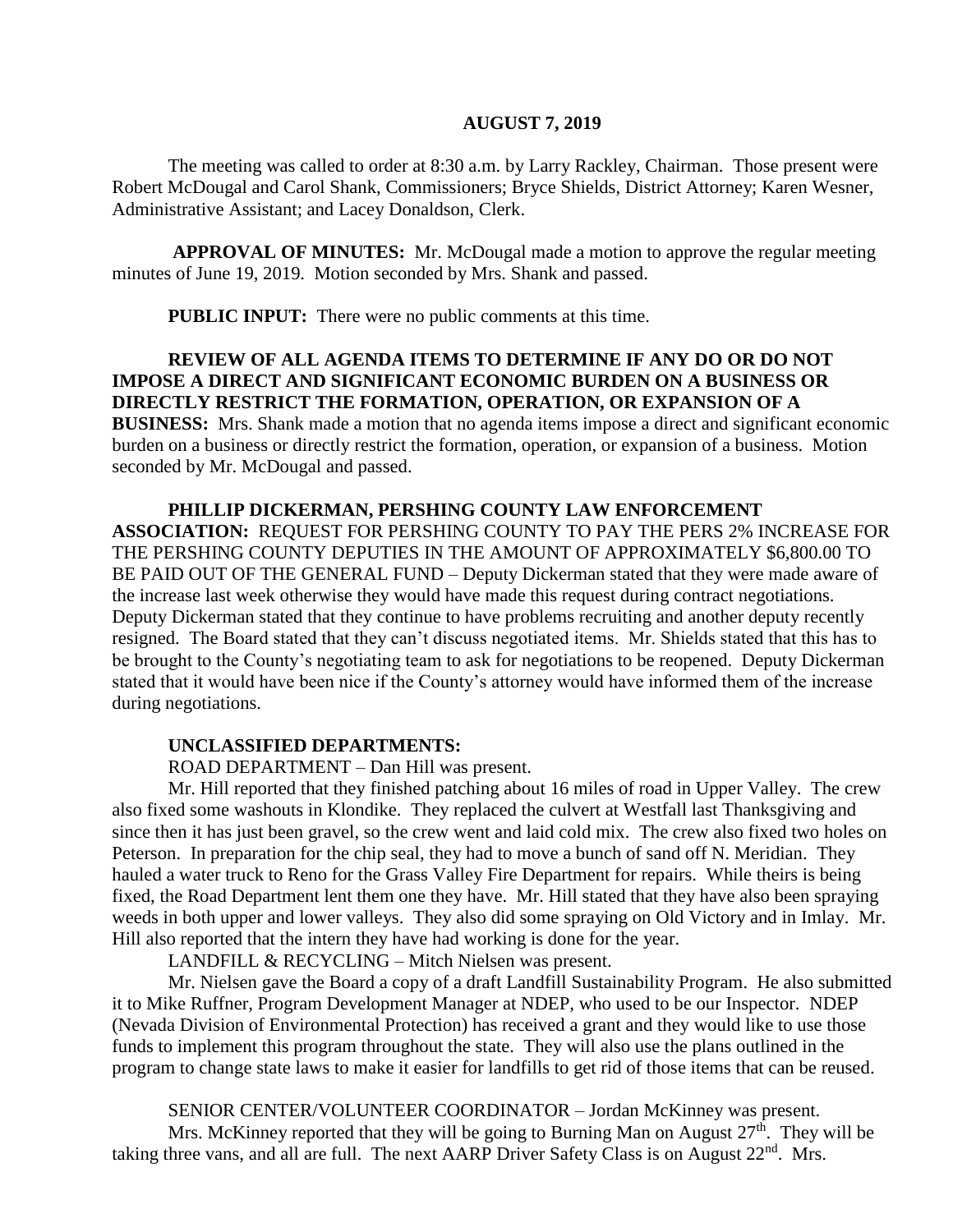McKinney will be getting her ServSafe Recertification on August  $20<sup>th</sup>$ . The new bus is scheduled to be wrapped at the end of the month. Breakfast will be held on August 30<sup>th</sup>. Mrs. McKinney also reported that the new sound panels have arrived and are ready for installation.

*Approval to advertise/hire van driver position:* Mr. McDougal made a motion to approve the advertising and hiring to fill the vacant van driver position at the Senior Center. Motion seconded by Mrs. Shank and passed.

**PROCLAMATIONS AND AWARDS:** FRANK GONSALVES, 20 YEARS OF SERVICE – The Board presented Frank Gonsalves with a certificate and pin for his 20 years of service to Pershing County.

### **UNCLASSIFIED DEPARTMENTS, CONT.D:**

BUILDINGS AND GROUNDS – John Handka was present.

Mr. Handka reported that last Saturday they lost a water line at the ball fields. Mr. Handka reported that Frontier Days went well. They did have a few vendors that didn't set up where they were supposed to. The grass did take a pretty hard hit this year due to traffic, but nothing they didn't expect. Only one sprinkler head was broken.

Mr. Handka also reported that the new window blinds were installed at the Administrative Building on Saturday. Mrs. Donaldson stated that the new blinds look very nice.

Mr. Handka stated that the crew got Big Meadow Cemetery cleaned up. Mr. Handka stated that it has been hard for us to get on the NDF (Nevada Division of Forestry) Prison Crew's schedule, as fires and floods take precedence.

Some touch up work was done at the Airport. The AC unit was replaced at the Community Center. They are currently working on the handicapped parking area at the Museum.

Mr. Rackley asked Mr. Handka to schedule NDF to do the weeds around the substation at Rye Patch. Mr. Handka will work on it.

*Update on repairs needed for the Imlay Deputy's house:* Mr. Handka stated that the windows and roof need to be replaced. He is looking for contractors, so he doesn't have any cost estimates at this time. The siding also needs to be replaced. Mr. McDougal stated that he spoke to Mr. Handka about this while he was trying to put some numbers together. He feels it might be more cost effective to put a new modular on the property. Mr. Handka will continue to try to get some firm numbers and the Board will look at this at a later date.

PERSHING COUNTY FIRE/AMBULANCE –

*LOVELOCK FIRE AND AMBULANCE:* Chief Wilcox stated that they are reducing the Ambulance crews from 4 crews to 3 crews per week at the end of the month due to the lack of volunteers able to work during the day. The billing is going well, and Mrs. Nolan has been staying on top of any problems. Everyone has been working on their CEU's (Continuing Education Units). There has been someone coming from out of town to conduct the classes. They will be sending a group to a training conference in Elko in September.

Chief Wilcox reported that they are on high fire alert the next few days. There was a shed fire on Horseshoe Bend yesterday. There was also an Ambulance call at the same time, which spread the department thin. Chief Wilcox stated that they have had good coordination with the BLM and Law Enforcement. We did have some issues with radio communication with the BLM, but Eric Nolan was able to get a few radios for each department. The Lovelock Department also had trouble transmitting from some of their radios, so Sheriff Allen has been working on reprogramming those. Chief Wilcox was also given the radios purchased through Emergency Management for Rye Patch.

The 4<sup>th</sup> of July fireworks went well, but are getting expensive. Chief Wilcox stated that he will be working on a different way to fund them for next year. The cost is currently being split between the Lovelock Fire Department and the Recreation Board.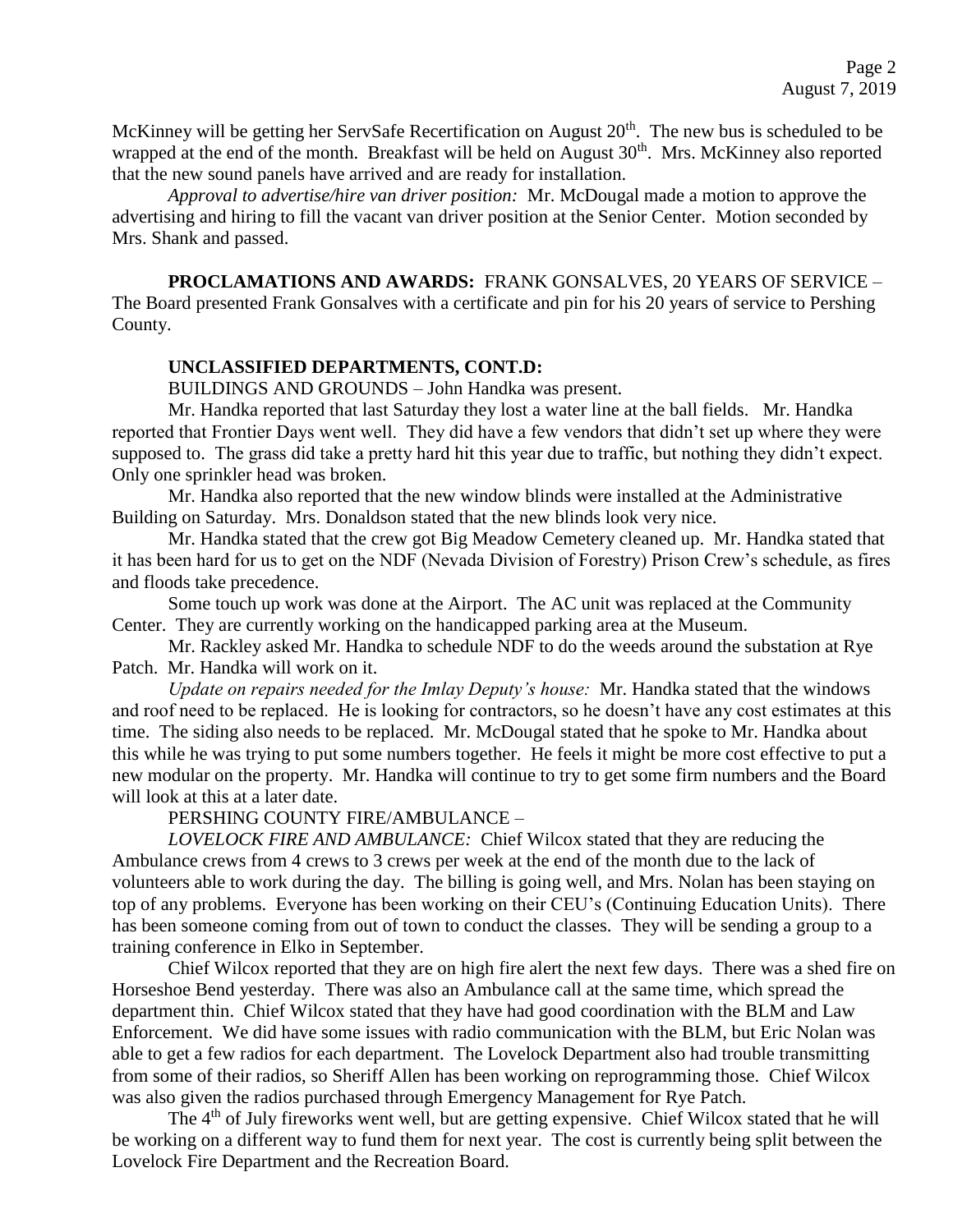Chief Wilcox spoke with Gerry Monroe, the Imlay Fire Chief, yesterday. Chief Monroe received a letter from the Fire Marshall's office regarding their NFIRS (National Fire Incident Reporting System) reporting. They have never done it before, so Mike Heidemann will work with the department to get them in compliance.

Mr. Rackley asked if there was any news about the BLM truck for Rye Patch. Chief Wilcox stated that BLM hasn't gotten their new one in service yet due to the active fire season, but Rye Patch is still scheduled to get it.

**BID AWARD:** PERSHING COUNTY CHIP SEAL OIL BID – One bid was received from Sierra Nevada Construction. The bid was opened on Tuesday, August 6, 2019 by Mr. Hill, Mrs. Wesner and Mrs. Donaldson.

The bid is as follows:

Total cost: \$350,408.74 \$0.166 per square foot

It was noted that this is over the amount expected. Mr. Hill stated that the last bid was 33% higher than last year, this one is 47% over last year. This is peak construction season and he has been told that the best time to bid is in January. Mr. Hill suggested rejecting the bid and casting a wider net this winter.

Mrs. Shank made a motion to reject the Chip Seal Oil Bid received from Sierra Nevada Construction as the amount is over what has been budgeted. Motion seconded by Mr. McDougal and passed.

#### **UNCLASSIFIED DEPARTMENTS, CONT.D:**

COMMUNITY CENTER – Dixie McKay was present.

Mrs. McKay stated that the Center received \$436 in rental fees, \$300 in deposits, and \$500 in damage fees for July. The net proceeds were \$936.00. There were 407 visitors and 54 meetings and events held. Rural Nevada Counseling (RNC) is holding counseling sessions one day and two evenings per week in the Star Room. The Fallon Paiute-Shoshone Tribe will be meeting in the building once per week.

Mrs. McKay has revised the rental contract based on the discussion from the last meeting regarding alcohol and minors. She also added a cover sheet with contact information. The final revisions will come before the Board at the next meeting.

Mrs. McKay also informed the Board that she submitted a work order to have Buildings and Grounds bolt the center counter in the kitchen to the floor. She ordered supplies for the kitchen, including new steak knives. Mrs. McKay also stated that she has not heard back from Sheldon Bach regarding the microphone problems.

COOPERATIVE EXTENSION – Steve Foster and Joshua McKinney were present.

Mr. McKinney gave an update on 4-H. Several local kids attended 4-H camp in July and the general consensus was that they had a good time and learned a lot. The 4-H Barbeque held during Frontier Days was successful. They made approximately \$2,200.00. The annual 4-H Banquet will be on October  $10<sup>th</sup>$ . Mr. McKinney is organizing a Halloween bash and is trying to get cooperation from some other local organizations, churches, etc. Mr. McKinney also reported that for the upcoming year of 4-H, he is looking at revamping the program to make it more education oriented. The State 4-H Expo will be October 3-6 in Winnemucca. Mr. McKinney is co-chairing the workshop committee.

Mr. Foster reported that he attended the Big Meadow Conservation District meeting, an Extension Agriculture Production Team meeting, an Extension Faculty meeting, a Humboldt Water Shed Weed Management meeting and the local Weed District meeting. Sean Gephart from the Department of Ag spoke at the Weed District meeting about the Federal funding that is available for noxious weed control. Mr. Foster stated that he will get with Mike Gibson and Dan Hill to put together a proposal to try to obtain some of that funding.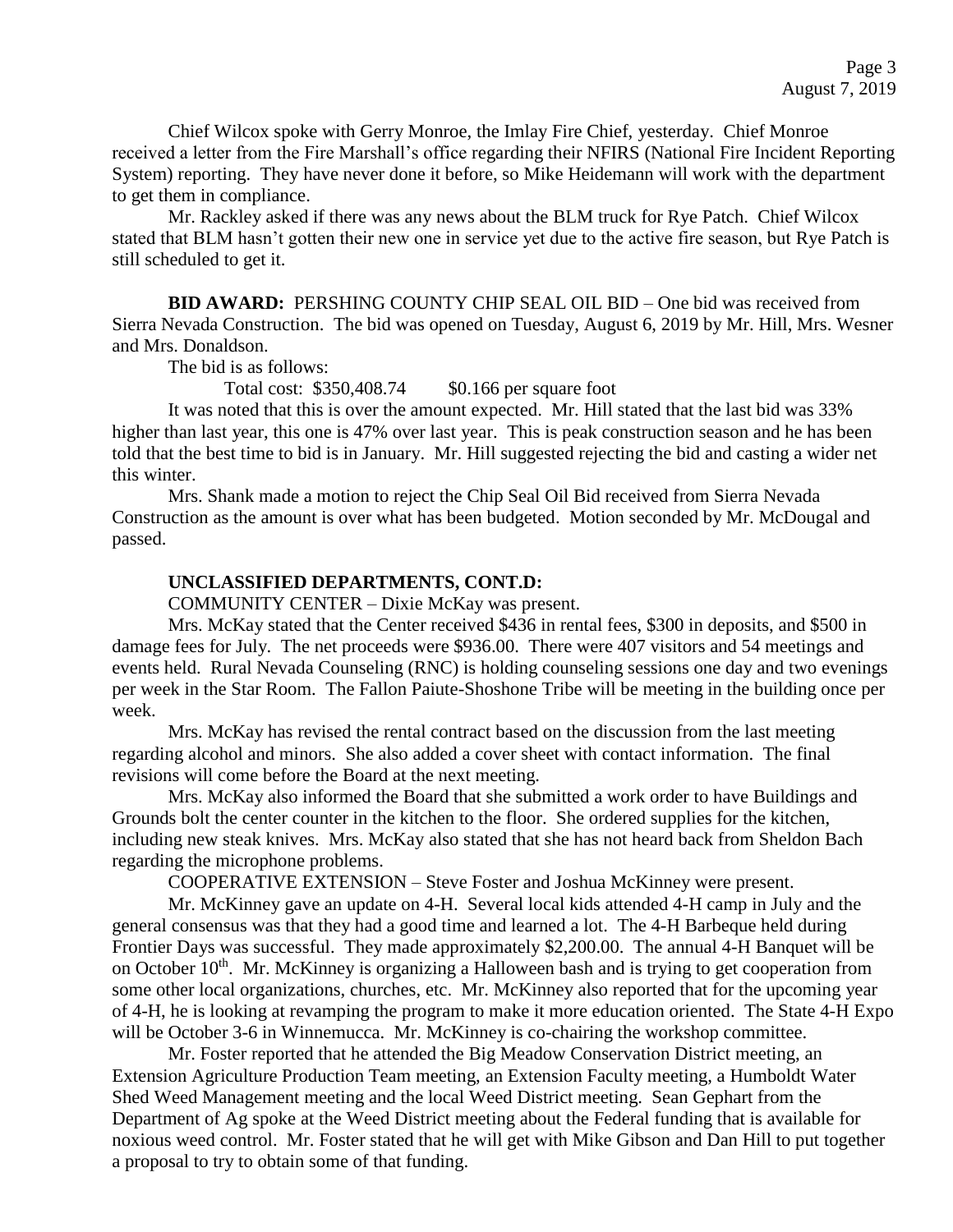Mr. Foster stated that on August  $13<sup>th</sup>$  there will be a UNR/Cooperative Extension Farm Trial Field Day in Fallon. Mr. Foster is still working with the 4R Nutrient Management on the Certified Crop Advisors Exam. He also hosted a webinar on remote sensing and data collection. Mr. Foster also told the Board about his weekly newsletter in the local paper, which is also shared with the Lander County paper, the Nevada Rancher, and the Nevada Cattlemen's Newsletter. Mr. Foster also reported that his Western SARE (Sustainable Agriculture Research and Education) Statewide Research Education Professional Development Grant was approved for \$20,000. The Western SARE Coordinators annual meeting will be held in Reno next year. Lastly, Mr. Foster stated that he finally received approval on his Nevada Plant Identification Guide.

IT DEPARTMENT – Justin Abbott was present.

Mr. Abbott reported that he had 20 tickets opened in July and resolved 22. He had several support requests related to the Devnet deployment in the Assessor's office and the ongoing conversion in the Recorder's office. Mr. Abbott stated that he deployed two new workstations for the Clerk-Treasurer's office. He is working on converting some forms for the Community Center to be fillable forms. He is also still working on the deployment of Office 365.

Mr. Abbott also stated that he will need an item on the next agenda to approve the quote for the Business Management System. He will forward all the information to Mrs. Wesner.

PUBLIC DEFENDER – Steve Cochran was present.

Mr. Cochran gave the Board his monthly case report. His office closed more cases than they received in July; however, he has an open case that is pretty serious and will take a significant amount of time.

CEMETERY – *Discussion regarding advertising/filling vacancy of secretarial position:* Mrs. Shank stated that they have opened up the position to all part-time County employees. This is an eight hour per week position.

Mr. McDougal made a motion to move forward with advertising the vacant secretary position in the Cemetery office, not to exceed eight hours per week. Motion seconded by Mrs. Shank and passed.

**PUBLIC HEARING ON PROPOSED ORDINANCE #336, AN ORDINANCE AMENDING TITLE 17 OF THE PERSHING COUNTY DEVELOPMENT CODE, WITHIN CHAPTER 302, ALLOWED USES, AT SECTION 17.302.05-3, TABLE OF USES (COMMERCIAL USE TYPES) TO ALLOW A NEW USE TYPE TITLED "LIQUOR MANUFACTURING" IN GENERAL COMMERCIAL AND INDUSTRIAL REGULATORY LAND USE DISTRICTS; WITHIN CHAPTER 304 (USE CLASSIFICATION SYSTEM) AT SECTION 17.304.30 (P) TO CREATE A NEW USE TITLED "LIQUOR MANUFACTURING" THAT WOULD ALLOW LIQUOR MANUFACTURING TO OCCUR IN CERTAIN REGULATORY LAND USE DISTRICTS SUBJECT TO A SPECIAL USE PERMIT AND LOCAL, STATE AND FEDERAL LICENSES; TO ALLOW A NEW USE TITLED "WINERY" TO BE ESTABLISHED IN THE LOW DENSITY RURAL, MEDIUM DENSITY RURAL, LOW DENSITY SUBURBAN, AGRICULTURAL-MINING-RECREATION, GENERAL RURAL, AND GENERAL RURAL NON-AGRICULTURAL REGULATORY LAND USE DISTRICTS; WITHIN CHAPTER 304 (USE CLASSIFICATION SYSTEM) AT SECTION 17.304.30 (DD) TO CREATE A NEW USE TITLED "WINERY" THAT WOULD ALLOW WINERIES TO BE ESTABLISHED IN CERTAIN REGULATORY LAND USE DISTRICTS SUBJECT TO A SPECIAL USE PERMIT AND APPLICABLE LOCAL, STATE, AND FEDERAL LICENSES:**

Mr. Rackley asked for any public comment. There was none.

Mr. McDougal made a motion to adopt Ordinance #336, amending Title 17 of the Pershing County Development Code, within Chapter 302, allowed uses, at Section 17.302.05-3, Table of Uses (Commercial Use Types) to allow a new use type titled "Liquor Manufacturing" in General Commercial and Industrial Regulatory Land Use Districts; within Chapter 304 (Use Classification System) at Section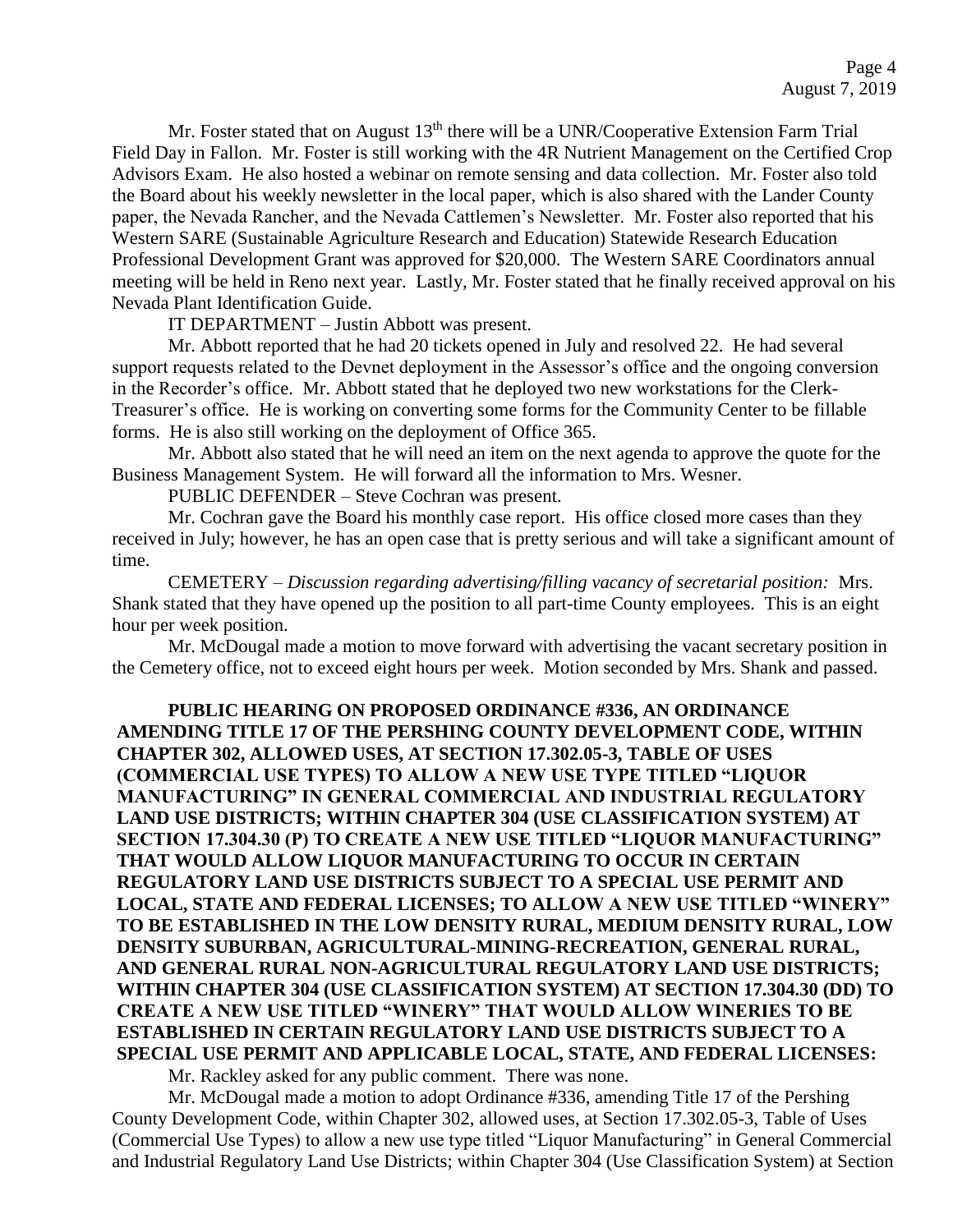17.304.30 (p) to create a new use titled "Liquor Manufacturing" that would allow liquor manufacturing to occur in certain regulatory land use districts subject to a special use permit and local, state and federal licenses; to allow a new use titled "Winery" to be established in the Low Density Rural, Medium Density Rural, Low Density Suburban, Agricultural-Mining-Recreation, General Rural, and General Rural Non-Agricultural Regulatory Land Use Districts; within Chapter 304 (Use Classification System) at Section 17.304.30 (DD) to create a new use titled "Winery" that would allow wineries to be established in certain regulatory land use districts subject to a special use permit and applicable local, state, and federal licenses. Motion seconded by Mrs. Shank and passed unanimously.

#### **UNCLASSIFIED DEPARTMENTS, CONT.D:**

ECONOMIC DEVELOPMENT – Heidi Lusby-Angvick was present.

Mrs. Lusby-Angvick reported that there are a couple new manufactured houses going in at the end of town. The first house is listed for \$219,000. Mrs. Lusby-Angvick stated that they need to spread the word that new housing is available. Mrs. Lusby-Angvick has sent the information to the School District and the local mines. She will also send it to the Hospital, Prison and to Storey County.

Mrs. Lusby-Angvick also reported that she, James Evans and Joe Crim met with Eric Moreo with the Business Environmental Programs through the College of Business at UNR. His program surveys clean air and helps businesses stay in compliance with clean air regulations.

Mrs. Lusby-Angvick spoke about PCEDA's (Pershing County Economic Development Authority) Strategic Plan. She has one active group working on the Work Plan. They are compiling information and trying to open up new network groups. Mrs. Shank asked if there is anything the County should be doing to help move the Plan forward. Mrs. Lusby-Angvick didn't know of anything off the top of her head, but will re-read it and get back to the Board.

Mrs. Lusby-Angvick spoke about the Brownfield Grant. The Request for Proposals for a consultant were sent out the end of July and are due August  $30<sup>th</sup>$ . The RFP will be awarded on September 13<sup>th</sup>. The RFP was sent to 4 consultants and it is posted on the WNDD (Western Nevada Development District) website.

*Approval to enter into a Charging Station Agreement with Verdek, LLC, with service to be located at the Courthouse Park, which would utilize four (4) parking spaces, up to five (5) feet additional parking space for ADA and 200-400 square feet of landscaped space for equipment:* Mrs. Lusby-Angvick stated that there are four potential places that are being looked at and this agreement isn't binding at this time. Mr. McDougal didn't initially think this was a bad idea, but after talking to the Mason's, as their building is across the street, it would eliminate needed parking spaces. He thought it would be good for us to hold off unless local businesses aren't interested. The Board will re-look at this in the future if necessary.

 *Rental Agreement between the City of Lovelock and Pershing County for the Office of PCEDA:* Mrs. Shank made a motion to approve the rental agreement between the City of Lovelock and Pershing County for the PCEDA office at a cost of \$12 per year. Motion seconded by Mr. McDougal and passed.

#### **DAGNEY STAPLETON, NEVADA ASSOCIATION OF COUNTIES:** UPDATE ON

NACO ACTIVITIES – Vinson Guthreau, NACO Deputy Director, was also present.

Ms. Stapleton spoke about the role that NACO plays with all 17 counties. She also gave an overview of the 2019 Legislative Session including bills that passed, and the State Budget.

**PLANNING AND BUILDING / IMLAY WATER SYSTEM:** James Evans was present. Mr. Evans gave the Board his monthly report. There will not be a Planning Commission meeting tonight, but there is one scheduled for next month to review a proposal for two homes on one parcel in Buena Vista Valley.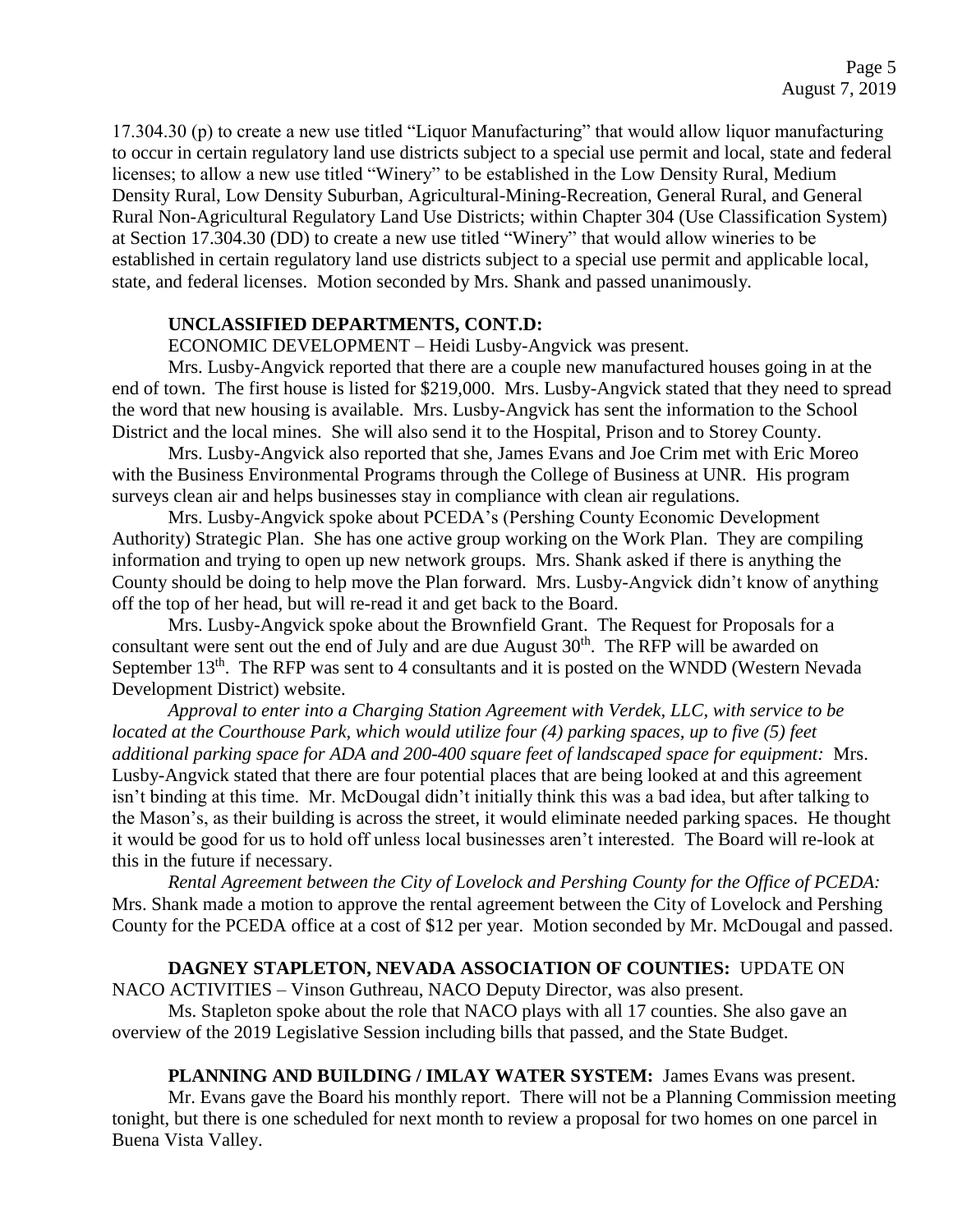Mr. Evans spoke about the bird that landed on a transformer and started a fire in Rye Patch. We don't have a contractor to call when these types of incidents happen. Mr. Evans had to make several calls to find someone to come out and the last customer didn't have power back on until after 6 p.m. Mr. Rackley will put an item on the next agenda to try to rectify this issue. Mrs. Shank asked about NV Energy. Mr. Rackley stated that NV Energy will only work on their own system.

Mr. McDougal also spoke about the new law adopted by the Legislature that all Water Resource Plans must be incorporated into a county's development code. Mr. McDougal also stated that there is grant funding available. We will need to get an estimate from Farr West and then find out how to submit the grant funding request.

#### **ELECTED DEPARTMENTS:**

LACEY DONALDSON, CLERK-TREASURER – Mrs. Donaldson informed the Board that the minutes for July and August will probably be delayed due to staff training, software conversion training and the busy tax season.

*Approval of corrections/changes to the Tax Roll:* Mrs. Donaldson stated that she didn't have any tax roll adjustments for the Board to review. With the Assessor's office already live on Devnet and the Clerk-Treasurer's office still being on ADS, we are trying to get on the same page regarding any adjustments.

*Cyber Hygiene, Authorization to conduct continuous scans of public facing networks and systems:* Mrs. Donaldson stated that she spent most of last week at the Secretary of State's annual Election Officials Conference. A great deal of the items discussed related to cyber security. A representative from Homeland Security did speak about this agreement and if the Board has further questions, Mrs. Donaldson does have contact information she can provide. Election security is a top priority for Secretary of State Cegavske.

Mr. McDougal made a motion to approve the Cyber Hygiene agreement with the Cyber Security and Infrastructure Security Agency of the Department of Homeland Security as presented. Motion seconded by Mrs. Shank and passed.

*Approval of higher room rate of \$94 for CFOA Conference September 10-12, 2019 in Elko, NV for Lacey Donaldson, Rachel King, Rene Childs and Stephiene Yenne:* Mrs. Donaldson stated that she doesn't need approval for her room as it has been comped since she is this year's CFOA President.

Mr. McDougal made a motion to approve the higher hotel room rate of \$94.00 for the CFOA Conference September 10-12, 2019 in Elko, Nevada as presented. Motion seconded by Mrs. Shank and passed.

RENE CHILDS, RECORDER-AUDITOR – *Approval of FY2020 Capital Improvement Project List:* Mrs. Childs stated that items can be reprioritized, but the total budget that was sent to the State was \$1,379,000.00, so we cannot exceed that amount.

Mrs. Shank made a motion to approve the list with the understanding that if the road shop compressor was purchased last year that that money be reallocated to Grass Valley fencing, and that the total expenditures don't exceed \$1,379,000.00. Motion seconded by Mr. McDougal and passed.

*Update:* Mrs. Childs reported that the Eide-Bailly auditors where here last week and will be back in September. Mrs. Childs stated that with the new financial system the procedures for processing vouchers and running accounts payables is taking a bit longer. She would like approval to do "mini runs" for the next few months. Mr. Shields stated that this will have to be on the agenda for approval. Mrs. Childs gave an update regarding the conversion from ADS to Tyler.

**LEASA HERMANSEN, NV ENERGY:** REQUEST FOR A POWER LINE EASEMENT, NVE PROJECT #3002662820 TO REPLACE (1) POLE WITH ANCHORS AND INSTALL (1) POLE IN ORDER TO STABILIZE THE EXISTING POWER LINE – Mr. Shields has reviewed the documents and did not see any problems.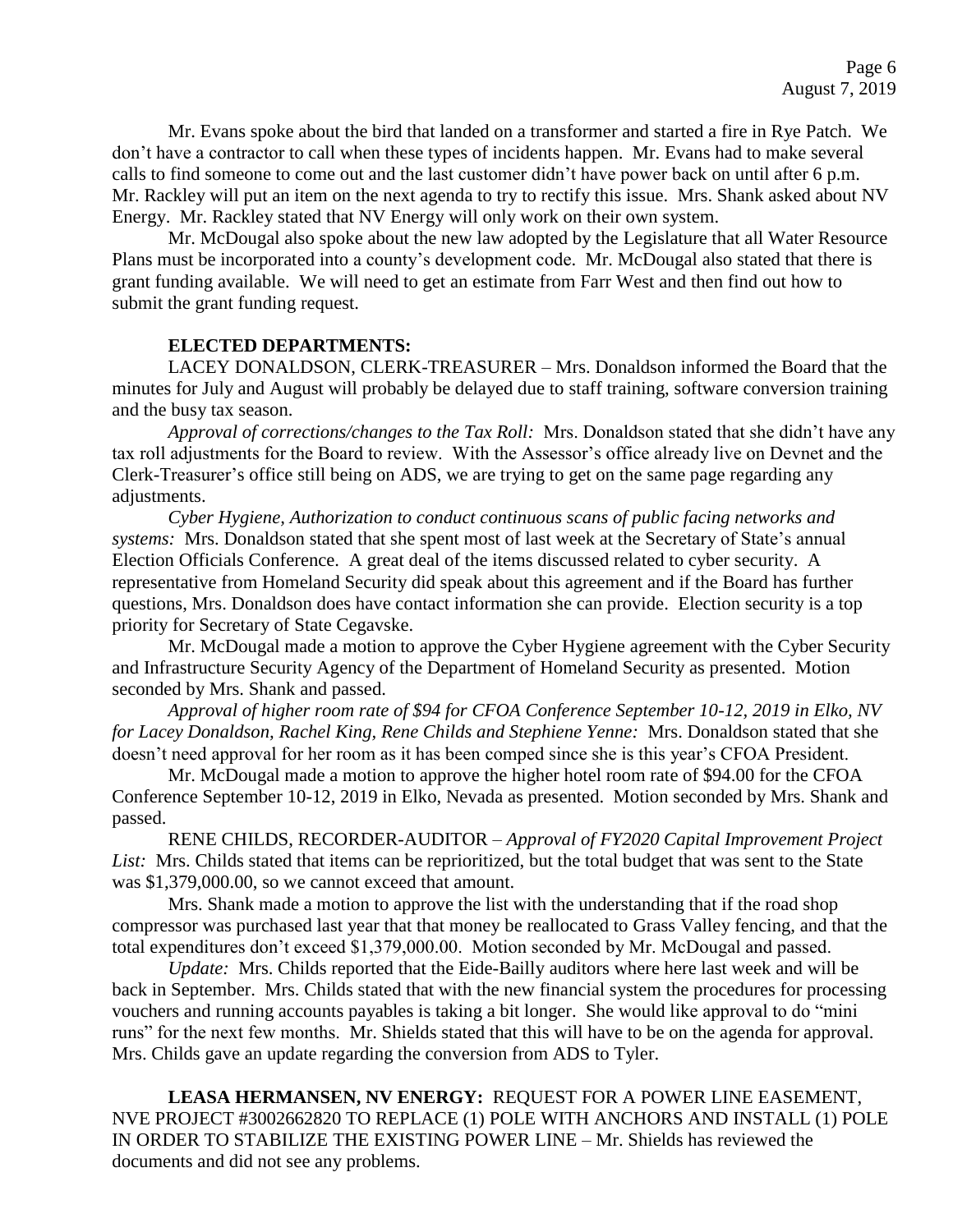Mr. McDougal made a motion to approve the request for a power line easement, NVE Project #3002662820, to replace one pole with anchors and install one pole in order to stabilize the existing power line in the general vicinity of Westergard Road. Motion seconded by Mrs. Shank and passed.

**PUBLIC HEARING:** PROPOSALS FOR PROJECTS FOR THE 2020 NEVADA STATE COMMUNITY DEVELOPMENT BLOCK GRANT PROGRAM – There were no proposals submitted at this time.

## **ELECTED DEPARTMENTS, CONT.D:**

LAUREEN BASSO-CERINI, ASSESSOR – Ms. Basso-Cerini reiterated the stress from the conversion, but stated that Devnet will be wonderful once it is all done. They won't see any personal property revenue until the end of year as they have not been able to bill it yet. Valiree Phillips passed the most difficult of her two appraisal exams. Ms. Basso-Cerini informed the Board that due to the conversion and training schedule she has not implemented the flex schedule yet.

**UPDATE ON PROGRESS OF SITE LOCATION, DESIGN, FUNDING, AMENITIES AND CONSTRUCTION OF FUTURE LAW ENFORCEMENT CENTER:** Mr. Rackley stated that the property transfers are moving forward. Mr. Rackley will work with Mr. Shields to keep the ball rolling.

**BOARD APPOINTMENTS / RESIGNATIONS:** BOARD OF EQUALIZATION – Heidi Lusby-Angvick withdrew her letter of interest for the Board of Equalization as she felt it may be a conflict of interest since she is the Economic Development Director.

Letters of interest were also received from Keith Odle, who currently serves on the Board, and Susan Weiss.

Mrs. Shank made a motion to appoint Susan Weiss to the Board of Equalization for a four-year term. Motion seconded by Mr. McDougal and passed.

The meeting recessed at 11:35 a.m. and reconvened at 11:37 a.m.

**REPORT FROM ADMINISTRATIVE ASSISTANT:** Mrs. Wesner stated that she contacted the State Historic Society regarding the Museum windows. She has also been looking for cost estimates to purchase mulch for the playground.

APPROVAL TO RESCIND SALARY RESOLUTION FOR P. FLES APPROVED JULY 17, 2019 – It was noted that Deputy Fles was included when the rest of the deputies received the Salary Range adjustment; however, he is a new hire and doesn't qualify for the adjustment.

Mr. McDougal made a motion to rescind the Salary Resolution for P. Fles approved July 17, 2019. Motion seconded by Mrs. Shank and passed.

Sheriff Allen will speak with Mrs. Wesner for additional clarification regarding the new Salary Range.

**ITEMS FOR FUTURE AGENDAS:** Mrs. Shank stated that she would like to have a workshop to do some planning and organization. There will be a woman coming to the August 21<sup>st</sup> meeting to talk about the 2020 Census and to organize a committee. Veronica Frankel would like to come make a presentation to the Board regarding leadership training. Mrs. Wesner stated that POOL/PACT will be holding a training for the department heads on August  $27<sup>th</sup>$  and then they will schedule a separate day for the employees. Mrs. Wesner would like to see how those classes go before we have someone else come in. Mrs. Shank stated that training goals need to be set for all the departments.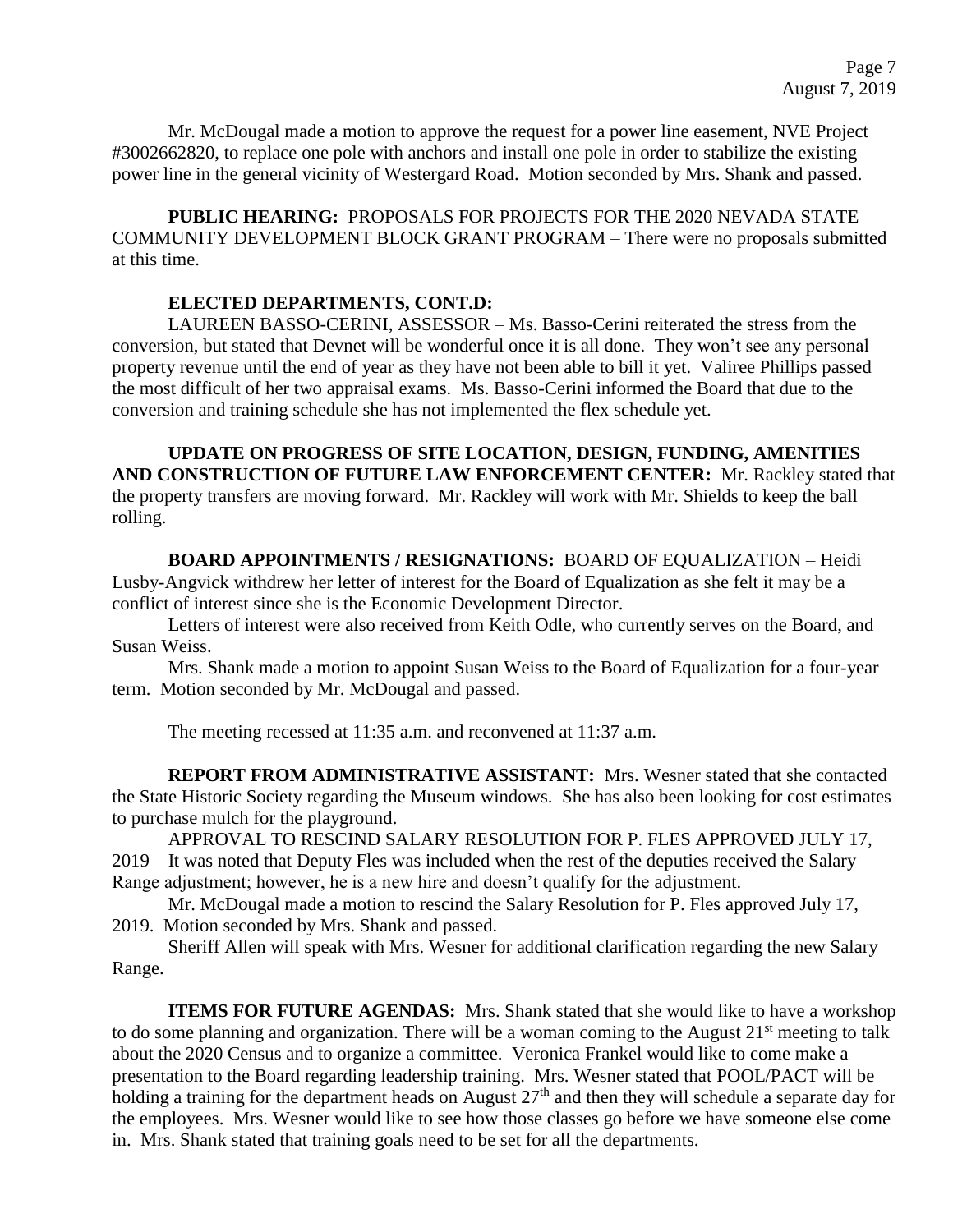Mrs. Shank stated that the Board also needs an update regarding moving the Business Licensing to another department.

**DISCUSSION REGARDING MODIFICATION TO THE OPTION TAX RESOLUTION, WHICH MAY INCLUDE DELETION OF COMPLETED PROJECTS AND INCREASING THE ALLOCATION OF OPTION TAX FUNDS AND ANY ADDITIONAL PROJECTS:** The Board reviewed the current Resolution. There are some items that need to be removed as they have been completed. Mr. Shields suggested reviewing and updating the Resolution annually.

The Board will consider changing allocated amounts for the remaining items and this will be discussed further at the next meeting.

Mr. McDougal suggested meeting with the Fire Chiefs to see what their current needs are. Mr. Rackley will add this to the discussion at the next Chiefs meeting.

**DISCUSSION OF CONTENT OF A RESOLUTION PERTAINING TO THE EXPANSION OF NAS FALLON INTO PERSHING COUNTY:** Mrs. Shank stated that she met with Congressman Amodei. He is willing to help with the issues regarding the Naval Expansion and he would like to see a Resolution. Mr. Shields stated that we must be delicate with balancing support of the Armed Services and protecting Pershing County. Mr. Rackley stated that we have addressed our concerns to NAS Fallon, but have been ignored. Mr. Shields will draft a proposed resolution for the Board to review and it can be put on a future agenda.

The meeting recessed at 11:56 a.m. for a Litigation meeting and reconvened at 12:06 p.m.

**REPORT FROM LEGAL COUNSEL:** Mr. Shields stated that Deputy Reed has given his 30 day notice to terminate his rental agreement. Mr. Shields also stated that he needs to meet with Mr. Rackley to discuss a couple land issues and the lease agreements at Toulon Peak.

**APPROVAL TO PUBLISH NOTICE OF PUBLIC MEETING REGARDING A POSSIBLE RENEWAL OF ELECTRICAL SYSTEM FRANCHISE AGREEMENT GRANTED TO SIERRA PACIFIC POWER COMPANY, DBA NV ENERGY AND PERSHIN COUNTY:**  Mr. Shields stated that our current Franchise Agreement will be expiring this month. We are required to publish the Notice of Public Meeting for three weeks. Mr. Shields is currently working with NV Energy's attorneys on the renewal documents. We won't be able to approve the agreement until September, but it can be back-dated to August.

**CORRESPONDENCE:** There was no additional correspondence discussed.

## **MATTERS OF THE BOARD FOR DISCUSSION, BOARD MEMBER REPORTS,**

**BOARD LIAISON REPORTS:** Mr. McDougal stated that there was a Recreation Board meeting last week, but he has nothing new to report. There is a small group from Western Nevada Development District that will be meeting with the Northern Nevada Development Association on August 19<sup>th</sup> to discuss any conflicts they may have. The Central Nevada Water Authority and the Humboldt River Water Basin Authority will both meet in September.

Mrs. Shank received information on an upcoming webinar that NACO put together with the US Department of Forestry. Mrs. Shank also met with Congressman Amodei. She spoke with him about the Pershing County Lands Bill as well as getting a designated zip code for Grass Valley. They also discussed infrastructure. He suggested developing a list of our needs, i.e. the new jail, road maintenance, etc., and he will see what he can do to help us.